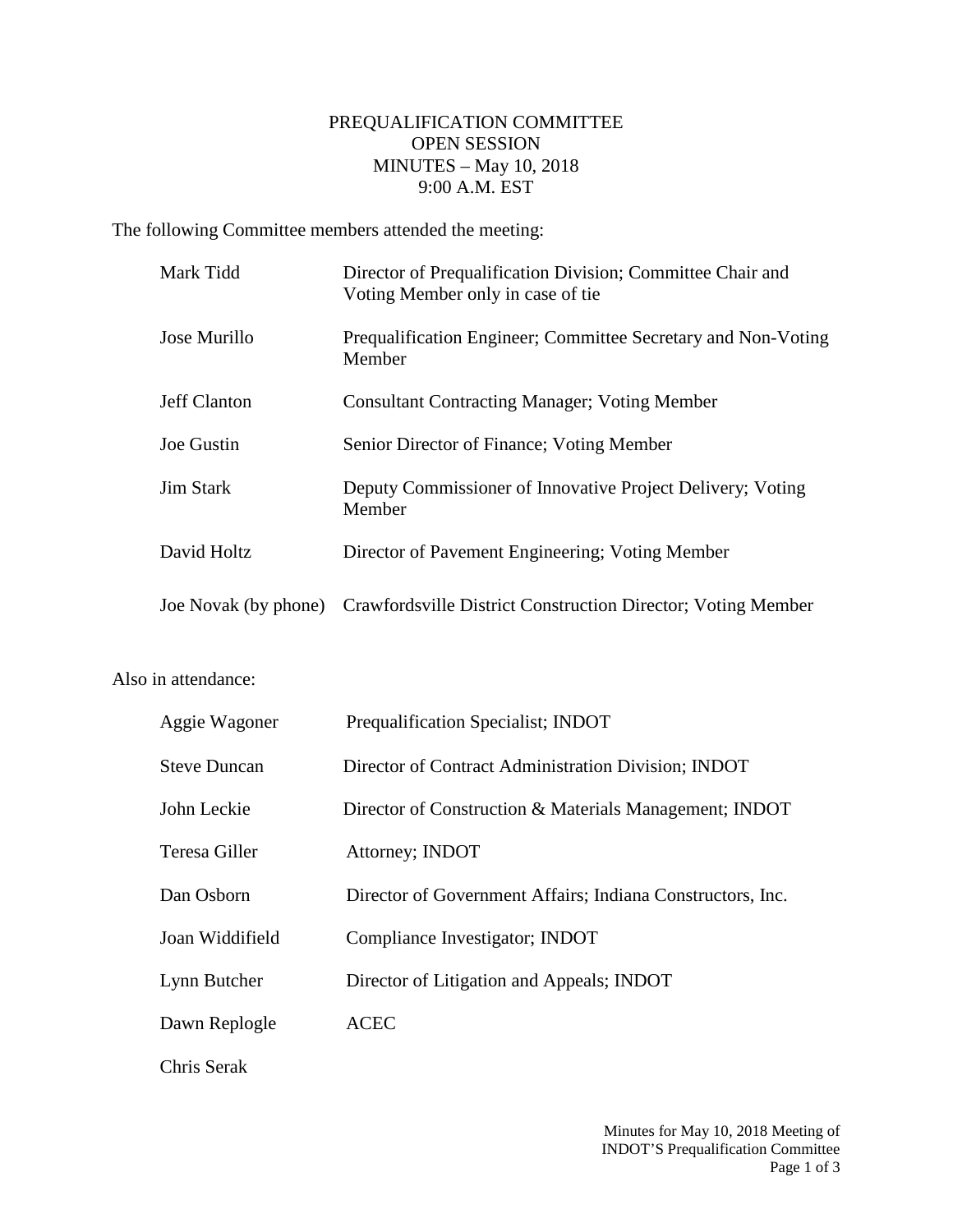|          | Linda McGrannahan- Director of Executive Communications; INDOT |
|----------|----------------------------------------------------------------|
| Roberson |                                                                |
|          |                                                                |

| Kevin Cole |  | <b>Employee Communications Program Manager; INDOT</b> |  |
|------------|--|-------------------------------------------------------|--|
|------------|--|-------------------------------------------------------|--|

The Committee reviewed the following agenda items:

- 1. Electronic Communication Policy
- 2. Role of Prequalification Committee for Decisions (in Executive Session) or Contractor Applications Where Company has Significant Negative Evaluations.
- 3. New Committee Business

## PREQUALIFICATION COMMITTEE MEETING OPEN SESSION May 10, 2018

Mr. Tidd, Committee Chair, called the meeting to order at 9:09 a.m. EST. All Committee members were present, with the exception of Louis Feagans and Heather Kennedy.

1. Electronic Communication Policy

Mr. Tidd explained that the minutes from the previous meeting were already approved by email and posted to the website, which is why the adoption of minutes was not part of the agenda.

Mr. Tidd introduced the first item on the agenda and asked Teresa Giller to share the policy change she is proposing.

Ms. Giller explained that Section 2, Part B (treatment of members participating by electronic means) currently allows members to vote as part of the meeting, and she suggested to add that they can also participate in discussions.

Mr. Tidd said the point in this suggestion is to promote more participation and/or membership, especially with the districts. Mr. Tidd asked if any members have other suggestions and/or corrections to the policy.

Jeff Clanton said the proposed policy requires members to participate in person 50% of the time and he asked how that will be managed since there are some months that meetings do not occur.

Mr. Tidd said it will be on the Chair and Secretary to monitor this requirement. Mr. Tidd said the policy does not have to be 50%, it can be one per year, but he did not make it that way since he wants members to be present as much as they can. Mr. Tidd said he is open to discuss the 50% requirement if members feel it should be different.

Jim Stark asked about the ability to teleconference as part of this policy.

Mr. Tidd said the goal is to evolve to allow the ability for members and contractors to participate via teleconference.

Mr. Clanton and Mr. Tidd asked Joe Novak to share his thoughts on the 50% versus one per year.